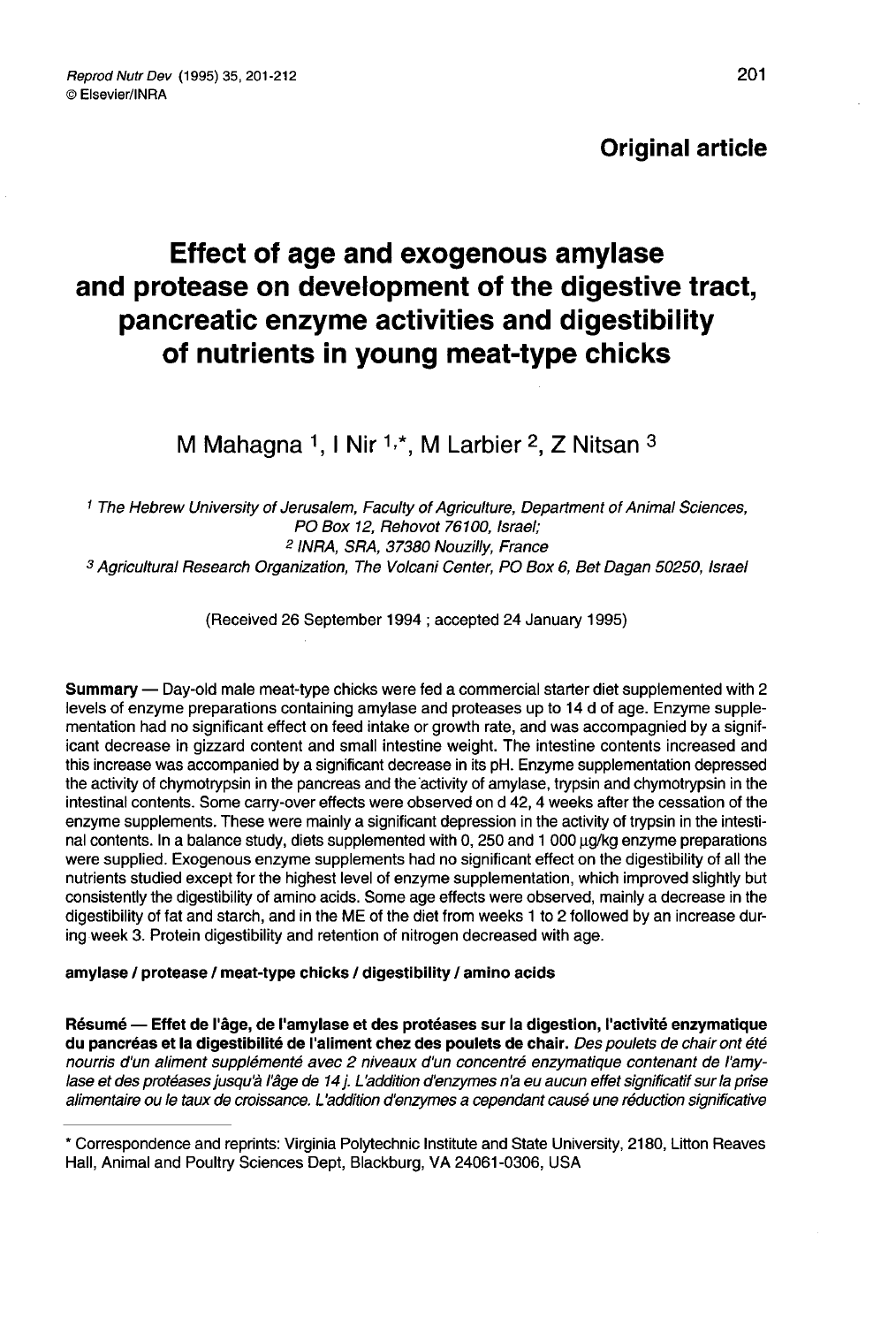du contenu du gésier et du poids de l'intestin grêle, le poids du chyme intestinal a augmenté et son pH a été réduit. L'apport d'enzymes a réduit l'activité de l'amylase au niveau du pancréas et celle de l'amylase, de la trypsine et de la chymotrypsine au niveau du chyme intestinal. Un effet résiduel observé était la réduction de la trypsine dans le chyme intestinal à l'âge de 42 j, 4 sem après la cessation d'apport d'enzymes. Dans une étude subséquente, l'effet de l'addition de 0, 250 ou 1 000  $\mu$ q/kg de préparation enzymatique sur la digestibilité de l'aliment à l'âge de 1, 2 et 3 sem a été étudié. L'addition d'amylase et de protéases n'a eu aucun effet sur la digestibilité des lipides totaux, de l'amidon, des protéines, de l'énergie métabolisable (ME), ou de l'énergie métabolisable apparente corrigée pour la rétention azotée (AMEn). La digestibilité des acides aminés a été légèrement améliorée par l'addition de 1 000 ug/kg de préparation enzymatique. Les effets de l'âge observés étaient une réduction de la digestibilité des lipides totaux, de l'amidon et de l'ME durant la deuxième semaine et une amélioration de la digestibilité des lipides totaux durant la troisième semaine. La digestibilité des protéines ainsi que la rétention azotée ont été réduites avec l'âge.

amylase / protéase / poulets de chair / digestibilité / acides aminés

# INTRODUCTION

Gastrointestinal tract (GIT) development during the post-hatching growth period has been widely investigated in birds (Dror et al, 1977; Lilja, 1983; Katanbaf et al, 1988; Nitsan et al, 1991a, b; Sell et al, 1991; Nir et al, 1993). All of these studies emphasize the major role of the GIT in inducing growth during the early post-hatching period. During this period, the GIT segments increase in size much more rapidly than the rest of the body. Limited synthesis of digestive enzymes in the pancreas during the first days after hatching and their increase to maximum values around d 10 when relative growth is maximal, indicate a possible relationship between these 2 traits (Nitsan et al, 1991a,b). The GIT has been implicated as a limiting factor in food intake, and subsequently growth, more so in meat-type chicks than in egg-type Leghorn chickens (Nir et al, 1978). It was difficult to overfeed post-hatching meat-type chicks using an intubation technique, in contrast to Leghorn chicks where overfeeding was accompanied by increased lean-body growth and fat deposition. The above was confirmed when stocks selected for high body weight were compared with those selected for low body weight (Barbato et al, 1984). In another study, Nir et al (1993) found that although

the allometric growth of the small intestine and intestinal contents and liver was greater in meat-type than egg-type chickens, the allometric growth of the pancreas was higher in egg-type birds. The intestinal contents of meat-type chicks exhibited lower activities of amylase, lipase, trypsin and chymotrypsin. These results did not agree with those of Nitsan et al (1991b) who assayed Plymouth Rocks selected over 30 generations for high (HW) or low (LW) body weight (Dunnington and Siegel, 1985). In this case HW chicks had higher enzymatic activities in their intestinal contents than LW ones.

The potential of industrial enzyme products as animal feed additives has recently been reviewed by Campbell and Bedford (1992). Early studies showed a beneficial effect of using crude amylase and protease preparations (Jensen et al, 1957; Fry et al, 1958; Burnett, 1966) which were later attributed to the  $\beta$ -glucanase activity found in these preparations (Rickes et al, 1962).

Assuming that post-hatching meat-type chicks have limited synthesis and secretion of digestive enzymes, in the present work a preparation containing amylase and proteases of bacterial origin was supplemented to a starter diet and fed to meat-type chicks to the age of 14 d. Their effect on performance, development of the GIT including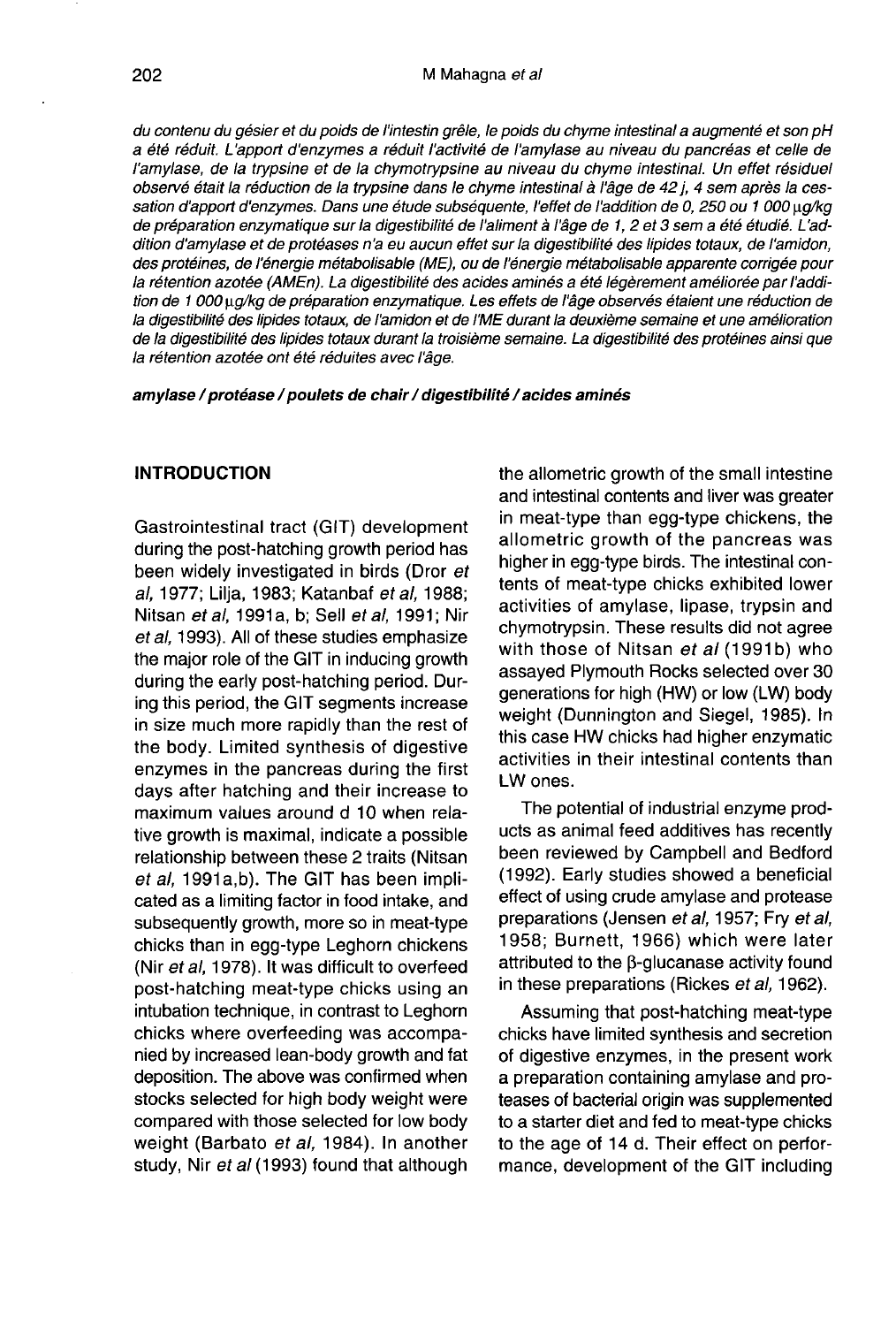the digestive enzyme activities, and nutrient retention was studied. In order to verify any carry-over effects, the enzymes were removed from the diet at the age of 14 d and the same variables were determined at the age of 42 d.

## MATERIALS AND METHODS

#### Experiment 1. Performance and GIT

## Diets and chickens

Day-old male meat-type chicks were placed in heated battery cages (3 per cage) under continuous artificial lighting. Each cage was equipped with a feeder and nipple drinker to provide free access to food and water. The chicks were fed a commercial starter diet (crumbles) containing 21% protein and 13.0 MJ/kg nitrogen-corrected apparent metabolizable energy  $(AME<sub>n</sub>)$  composed essentially of sorghum and soybean meal (table I).

#### Enzyme preparations

Enzyme preparations were produced by Bacillus subtilis and Penicillium emersonii. Activities of the supplemented enzymes were determined as follows. Amylase was determined as in the digestive tract (Nitsan et al, 1974) and was expressed as glucose produced per min from starch per milligram of enzyme preparation. The values were 0.38 and 0.96 mg in El and EII, respectively. The total activity of the proteases was measured by recording tyrosine produced from casein according to Colowick and Kaplan (1955). The values were 38 and 48  $\mu$ eq/mg for enzyme preparations El and Ell, respectively.

## **Treatments**

Five treatments were studied: 1) diet not supplemented with enzymes; 2) supplementation with 250 wg/kg enzyme preparation I (EI250); 3) supplementation with 1 000 µg/kg enzyme preparation I (E11000); 4) supplementation with 250  $\mu$ g/kg enzyme preparation II (EI1250); and 5) supplementation with 1 000 µg/kg enzyme preparation II (EII1000). There were 9 replicates per treatment for week 1 (45 cages x 3 chicks per cage for

| Ingredient                      | Calculated analysis |                              |       |  |
|---------------------------------|---------------------|------------------------------|-------|--|
| Sorghum                         | 57.26               | Metabolizable energy (MJ/kg) | 13.39 |  |
| Sunflower soapstock oil         | 5.10                | Protein                      | 21.06 |  |
| Soybean meal (44% protein)      | 24.60               | Lysine                       | 1.16  |  |
| Meat meal (60% protein)         | 5.00                | Methionine                   | 0.54  |  |
| Corn gluten meal (62% protein)  | 2.00                | Sulfur amino acids           | 0.9   |  |
| Dicalcium phosphate             | 1.00                | Total fat                    | 7.03  |  |
| Limestone                       | 0.64                | Calcium                      | 1.00  |  |
| NaCl/limestone 3:7              | 0.36                | Total phosphorus             | 0.66  |  |
| Choline chloride (5%)           | 1.56                | Non-phytate phosphorus       | 0.45  |  |
| Premix vitamins-microelements a | 0.57                | Sodium                       | 0.15  |  |
| Premix lysine (5%)              | 1.66                | Potassium                    | 0.71  |  |
| Methionine hydroxy analogue b   | 0.25                | Chloride                     | 0.18  |  |

Table I. Composition of the experimental diet (%).

a Provides per kilogram of diet: vitamin A, 10 500 IU; cholecalciferol, 2 500 IU; vitamin E, 30 IU; B12, 0.1 mg; riboflavin, 7 mg; niacin, 37 mg; p-pantothenic acid, 14 mg; choline, 600 mg; menadione, 2.5 mg; folic acid, 1 mg; thiamin, 1 mg; pyridoxine, 3 mg; p-biotin, 0.125 mg; ethoxyquin, 125 mg; Mn, 80 mg; Zn, 50 mg; Fe, 20 mg; Cu, 5 mg; I, 1.2 mg, Se, 0.2 mg. <sup>b</sup> Alimet, estimated to have 88% DL-methionine activity (Novus).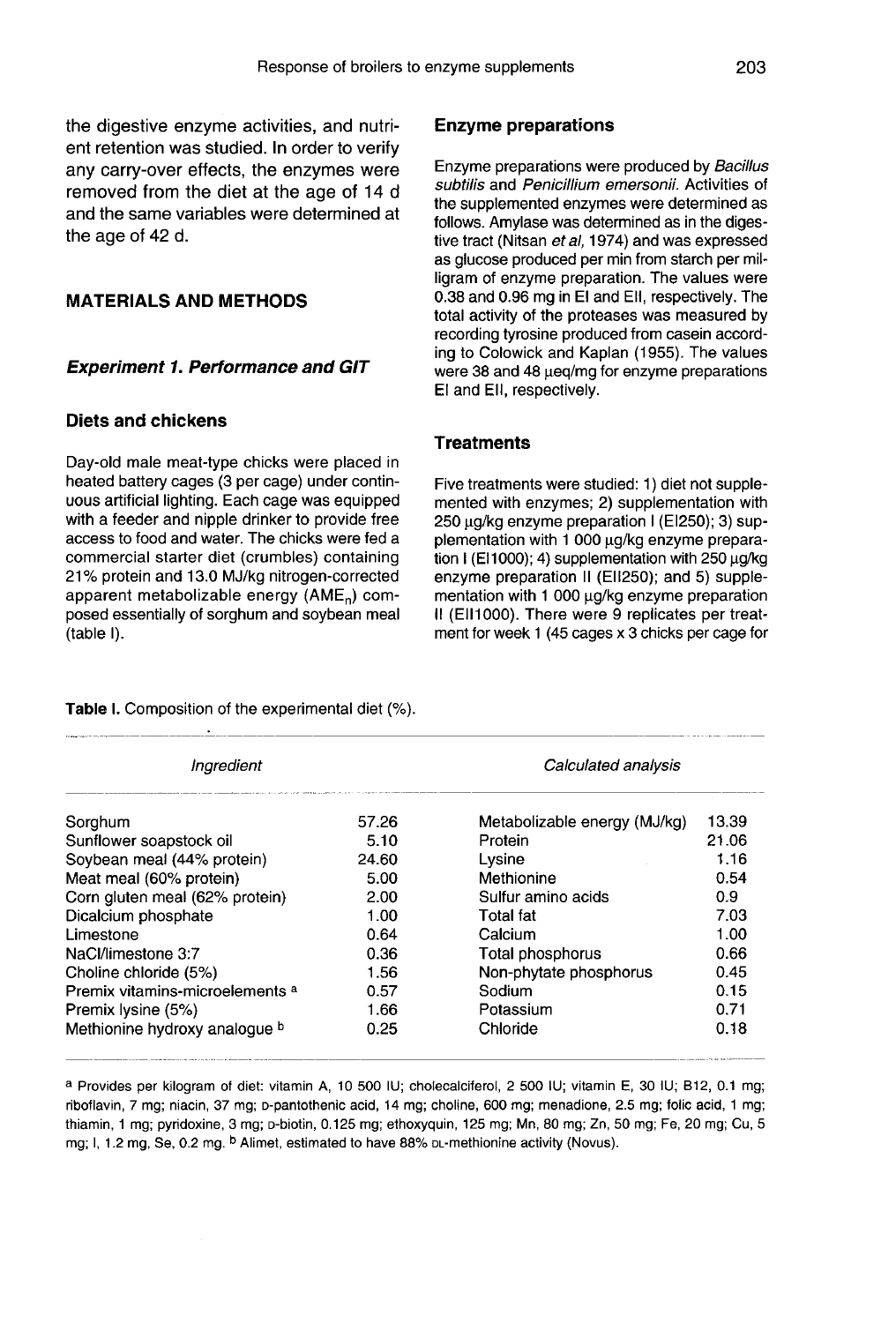a total of 135 chicks). At the beginning of week 2 the chicks were transferred to individual cages, 18 chicks per treatment, and from the beginning of week 3 all chicks were fed the unsupplemented diet.

## Autopsy and digestive enzyme activities in the pancreas and intestine contents

On d 7 and 14, 8 chicks per treatment were weighed and necropsied. The chicks were killed sequentially, one chick from each treatment group. Each necropsy lasted approximately 6 min. Digestive organs and liver were weighed full and empty and the contents were calculated by difference, pH was determined in the gizzard and intestinal contents using a glass electrode. The pancreas and small intestinal contents were immediately frozen in liquid nitrogen and stored at -20°C. Amylase, trypsin and chymotrypsin activities were measured in the pancreas and intestinal chyme essentially as described previously (Nitsan et al, 1974). On d 42 the above determinations were carried out on chicks supplied up to the age of 14 d with or without EI11000. Enzyme activities were expressed in units, one unit being  $\frac{d}{dt}$  activities were expressed in units, one unit being<br>defined as a change of  $10^{-3}$  absorbency units for defined as a change of  $10^{-3}$  absorbency units for<br>trypsin and chymotrypsin and  $10^{-6}$  absorbency units for amylase, under the conditions specified for each assay system.

#### Experiment 2. Balance experiment

This experiment was carried parallel to Experiment 1, the chicks, feed and enzymes were similar. Balance was carried out using diets supplemented with 3 levels of EII: 0, 250 and llar. Balance was carried out using diets supple-<br>mented with 3 levels of EII: 0, 250 and<br>1 000 μg/kg. During week 1, balance was car-<br>ried out in metabolic cages with 3 chicks per cage. ried out in metabolic cages with 3 chicks per cage, during week 2, with 2 chicks per cage and during week 3, with 1 chick per cage. There were 4 repli-<br>cates per treatment. Excreta were collected daily at 08.00 h from days 3 to 7 (week 1), 10 to 14 (week 2) and 17 to 21 (week 3), and freeze-dried. Feed intake was determined by weighing the feeders at the begining and end of each period which lasted exactly 96 h. Dry matter, crude protein (N x 6.25) and ash contents were analyzed using methods described by the Association of Official Agricultural Chemists (1984).

Total lipid was determined gravimetrically after acid hydrolysis (6 N HCI, 1 h, 100°C) and extraction with petroleum ether (60-80°C bp) after cooling. Starch content was determined by an enzymatic method using amyloglucosidase from Rhizopus mold (Sigma A7255) and glucose content by the glucose oxidase procedure (Sigma diagnostic kits and reagents, catalog number 510- DA). Using soluble starch, almost theoretical yields of glucose were obtained by this procedure. Uric acid in the excreta was determined according to Marquardt (1983). Amino-acid contents of feed and excreta were determined by ion-exchange chromatography using an autoanalyzer (Amino Acid Analyzer LC 5000, Biotronik), after 24 h acid hydrolysis with 6 M aqueous HCI at 115°C. Methionine and cystine were determined on samples oxidized with performic acid (Moore, 1963). Energy was determined with an adiabatic bomb calorimeter (Parr Instrument Co, Moline, IL, model Parr 1261).

## Calculations

Digestibility of fat or starch (%) = [(ingested - excreted) / ingested] • 100

Digestibility of protein (%) = {[ingested N  $-$  (excreted N  $-$  uric acid N x 1.2)] / ingested N}  $\cdot$  100

The coefficient 1.2 was chosen according to Larbier and Leclercq (1992).

Metabolizability ME (%) = [(gross energy intake - gross energy in excreta) / gross energy intake] • 100

AME<sub>n</sub> was calculated according to Hill and Anderson (1958).

#### Statistical analysis

Data were analyzed by the General Linear Model procedure of the Statistical Analysis System (SAS Institute, 1985). Duncan's multiple range test was used to compare means between treatments.

# RESULTS

No differences were obtained between the effects of El and EII on performance, pan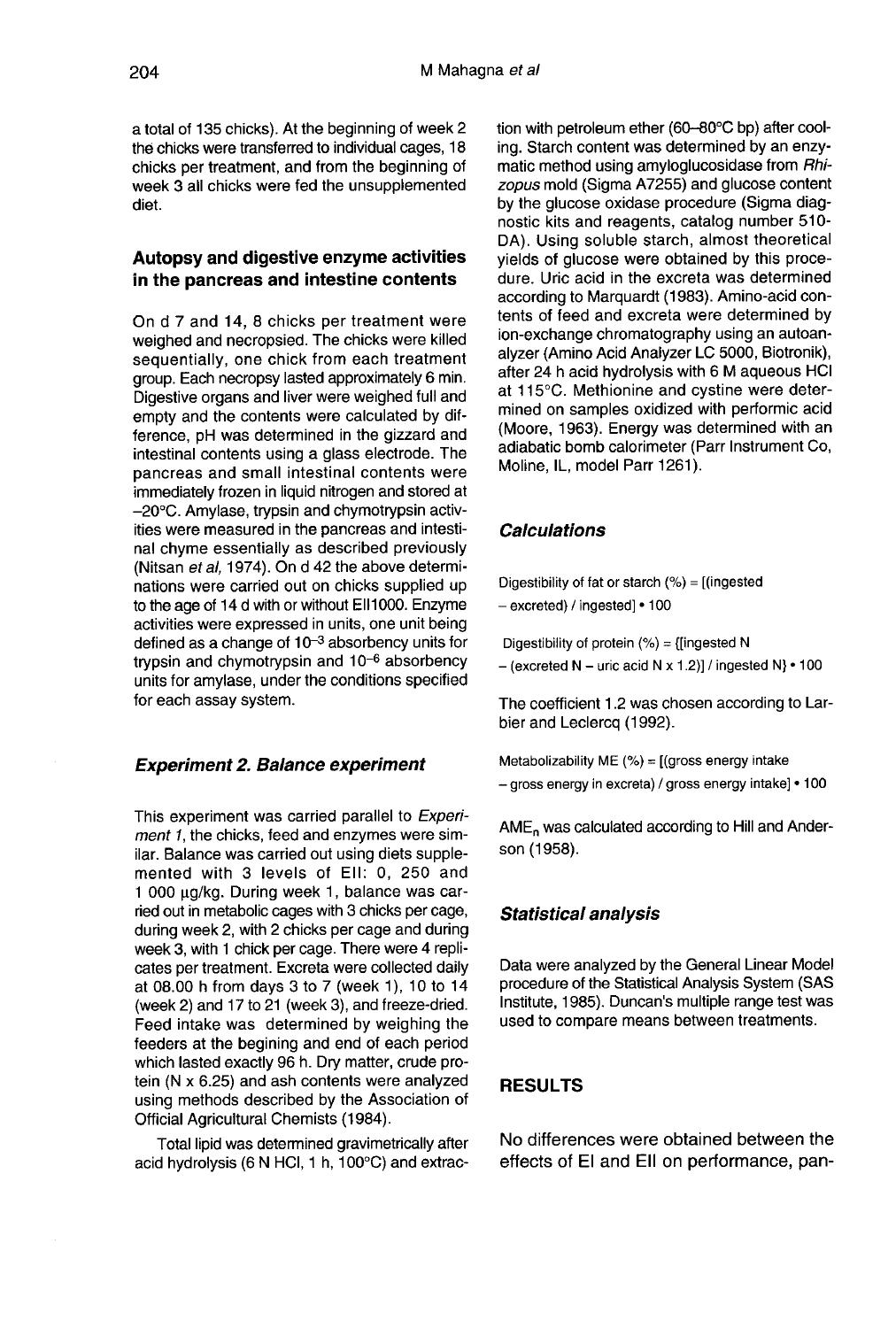creatic enzyme activites and digestibility of nutrients, and no interactions were observed between the source of enzyme and its level. We thus present pooled data for effects of enzyme supplementation levels.

At the age of 42 d, 4 weeks after enzymes were removed from the feed, the only carry-over effects observed was a lower trypsin activity in the intestinal contents of the group supplied with the enzyme preparation (control 7.5 units/g vs 3.2 in the treated chicks,  $P < 0.02$ ). Therefore the data obtained at day 42 are not presented.

## **Performance**

Although enzyme supplementation had no significant effect on growth rate or feed intake during the period of the supplementation (d 1-14, table II), it caused a depression in feed utilization from 1 to 7 d. This depression was significant at the supplement level of  $250 \mu$ g but not at the 1 000  $\mu$ g level. No effect was observed later than 7 d.

# Relative weight of the duodenum and small intestine, the contents of the gizzard, duodenum and small intestine, and the pH of gizzard and intestine contents

Enzyme supplementation was accompanied by a significant decrease in duodeum and small intestine (jejunum and ileum) weights at 7 and 14 d of age (table III). Removal of the enzyme from the diet at the age of 15 d canceled the weight differences of the small intestine between treatment groups, determined at 42 d of age. Enzyme supplementation had no effect on the weight of all the other organs examined (liver, pancreas, crop, proventriculus, gizzard, not presented in table III).

Table II. Body weight, feed intake and feed utilization at 7, 14 and 42 d of age.

|                            |                   | Enzyme level (µg/kg) a | Pooled SEM | Significance |           |
|----------------------------|-------------------|------------------------|------------|--------------|-----------|
|                            | 0                 | 250                    | 1 000      |              |           |
| Body weight (g)            |                   |                        |            |              |           |
| 7 d of age                 | 148               | 151                    | 150        | 3.30         | NS.       |
| 14 d of age                | 384               | 384                    | 388        | 5.36         | <b>NS</b> |
| 42 d of age                | 1939              | 1982                   | 1982       | 24.0         | NS.       |
| Cumulative feed intake (g) |                   |                        |            |              |           |
| 7 d of age                 | 108               | 126                    | 116        | 6.1          | NS.       |
| 14 d of age                | 415               | 420                    | 423        | 61           | <b>NS</b> |
| 42 d of age                | 3 307             | 3325                   | 3 3 4 7    | 80           | <b>NS</b> |
| Cumulative gain/feed       |                   |                        |            |              |           |
| 7 d of age                 | 0.85 <sup>b</sup> | 0.80c                  | 0.82pc     | 0.013        | 0.04      |
| 14 d of age                | 0.78              | 0.78                   | 0.77       | 0.008        | NS.       |
| 42 d of age                | 0.61              | 0.60                   | 0.61       | 0.013        | NS        |

 $a_n = 16$  per each age and enzyme level. b-c Means within rows with no common superscript differ significantly  $(P < 0.05)$ .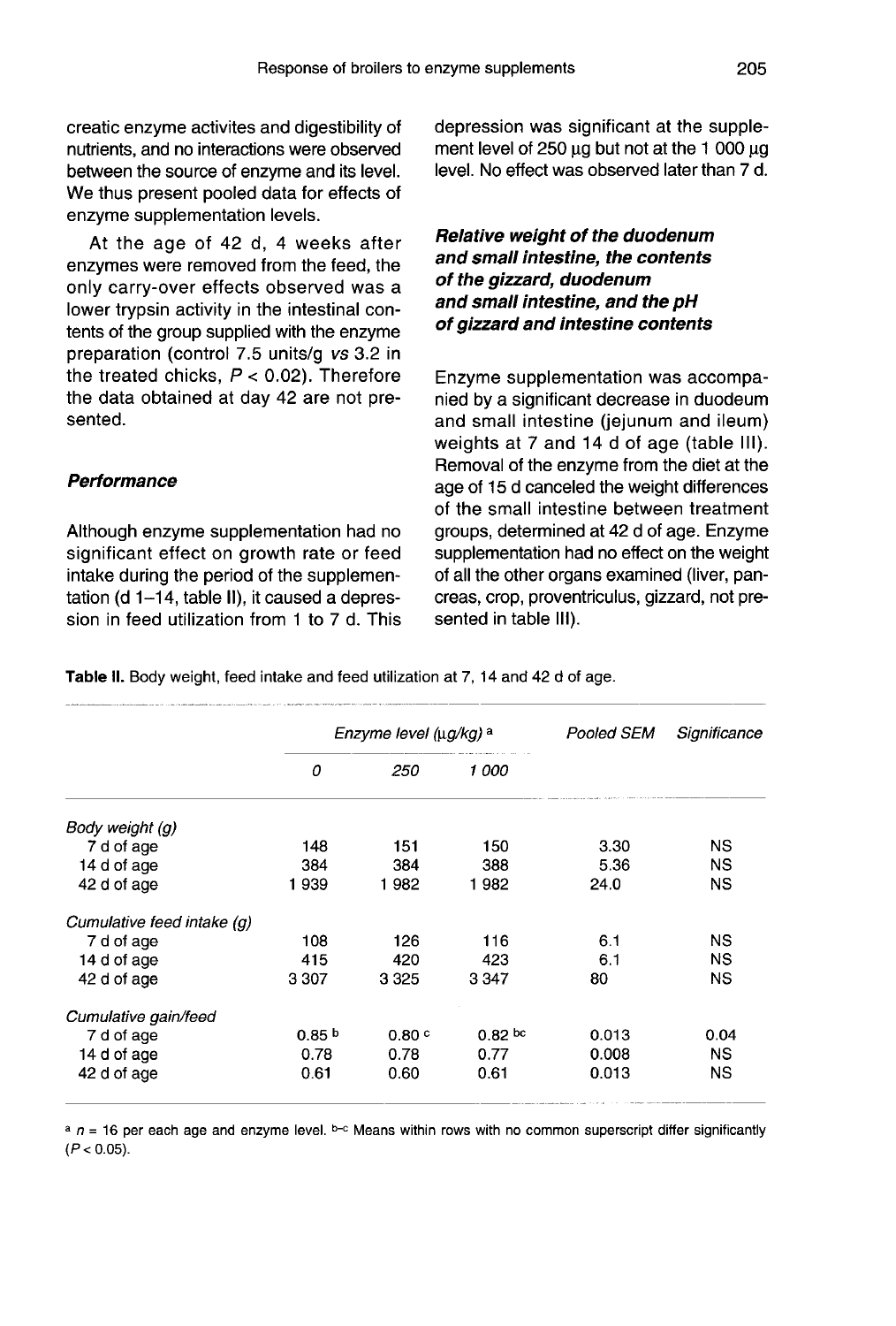| Organ                                                                                            |                                                                              | Enzyme level (µg/kg) a                                               |                                                                   | Pooled SEM                           | Significance                                             |  |
|--------------------------------------------------------------------------------------------------|------------------------------------------------------------------------------|----------------------------------------------------------------------|-------------------------------------------------------------------|--------------------------------------|----------------------------------------------------------|--|
|                                                                                                  | 0                                                                            | 250                                                                  | 1 000                                                             |                                      |                                                          |  |
| 7 d of age                                                                                       |                                                                              |                                                                      |                                                                   |                                      |                                                          |  |
| Duodenum<br>Small intestine                                                                      | 1.89 <sup>b</sup><br>4.94 $b$                                                | 1.45c<br>4.05c                                                       | 1.56c<br>3.66c                                                    | 0.09<br>0.19                         | 0.01<br>0.01                                             |  |
| GIT content and pH<br>Gizzard<br>Duodeum<br>Small intestine<br>pH in gizzard<br>pH in intestine  | 3.56<br>0.46<br>3.70c<br>2.89<br>6.46                                        | 3.36<br>0.44<br>3.86c<br>2.80<br>6.33                                | 3.35<br>0.55<br>4.68 $b$<br>2.90<br>6.19                          | 0.04<br>0.05<br>0.21<br>0.07<br>0.12 | <b>NS</b><br><b>NS</b><br>0.01<br><b>NS</b><br><b>NS</b> |  |
| 14 d of age                                                                                      |                                                                              |                                                                      |                                                                   |                                      |                                                          |  |
| Duodenum<br>Small intestine                                                                      | 1.19 <sup>b</sup><br>3.39 <sup>b</sup>                                       | 0.97c<br>$3.16 \text{ bc}$                                           | 0.93c<br>2.85c                                                    | 0.04<br>0.09                         | 0.002<br>0.004                                           |  |
| GIT content and pH<br>Gizzard<br>Duodenum<br>Small intestine<br>pH in gizzard<br>pH in intestine | 2.11 <sup>b</sup><br>0.38c<br>2.08 <sup>c</sup><br>2.96<br>6.88 <sup>b</sup> | 1.93 <sup>b</sup><br>$0.46~{\rm^{bc}}$<br>$2.53$ bc<br>3.08<br>6.64c | 1.69c<br>0.49 <sup>b</sup><br>2.63 <sup>b</sup><br>3.13<br>6.52 ° | 0.04<br>0.03<br>0.15<br>0.06<br>0.07 | 0.001<br>0.1<br>0.05<br><b>NS</b><br>0.01                |  |

Table III. Relative weight (g/100 g body weight) of the duodenum and small intestine, the contents of the gizzard, duodenum and small intestine (g/100 g body weight), and the pH of gizzard and intestinal contents.

 $a_n = 16$  per each age and enzyme level. b-c Means within rows with no common superscripts differ significantly  $(P < 0.05)$ .

Enzyme supplementation had no effect on the amount of crop and proventriculus contents (not presented). Supplementation with 1 000  $\mu$ g/kg enzyme preparation caused a significant decrease in gizzard content and an increase in duodenum and intestinal content (table III), as compared to non-supplemented chicks on d 14, while the 250 µg/kg supplemented group was intermediate. Only the increase in intestinal contents was significant on d 7. On d 14, a significant decrease in the pH of the intestinal contents was found. Removal of the enzyme preparation abolished these differences by d 42.

# Activity of digestive enzymes in pancreas and intestine contents

Enzyme supplementation at  $250 \mu g/kg$  had no effect on enzyme activities in the pancreas on d 7 and 14. However, diets supplemented with  $1000 \mu g/kg$  significantly depressed the activity of chymotrypsin in the pancreas at both 7 and 14 d (table IV). In the intestinal contents, the  $250 \mu q/kg$  supplemented diet reduced all the enzyme activities on d 14, whereas 1 000 ug/kg reduced the enzyme activities at both 7 and 14 d (except for trypsin on d 14). After removal of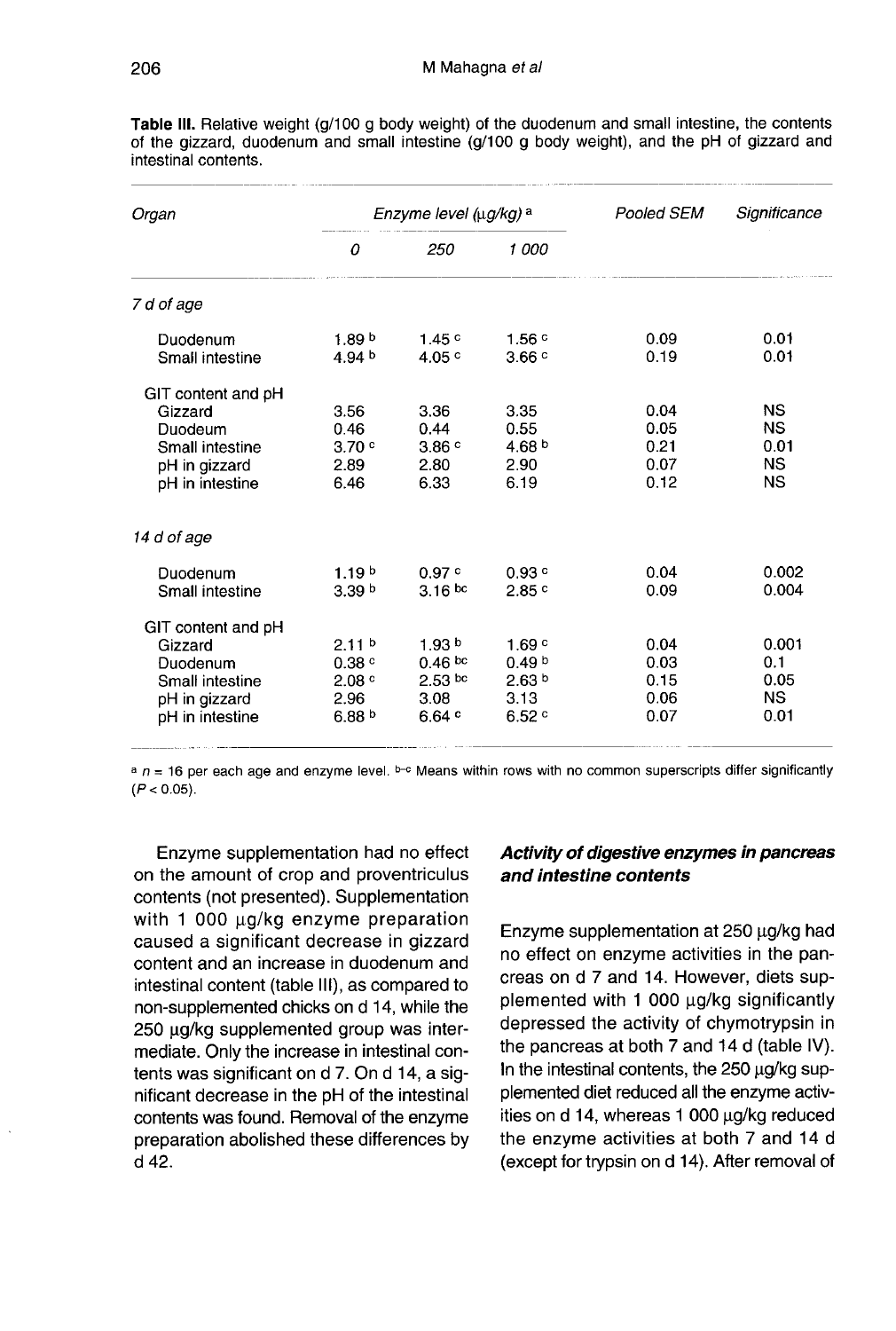|                     |                    | Enzyme level (µg/kg) a | Pooled SEM        | Significance |           |  |
|---------------------|--------------------|------------------------|-------------------|--------------|-----------|--|
|                     | 0                  | 250                    | 1 000             |              |           |  |
| 7 d of age          |                    |                        |                   |              |           |  |
| Pancreas            |                    |                        |                   |              |           |  |
| Amylase             | 19.6               | 21.2                   | 19.1              | 2.1          | ΝS        |  |
| Trypsin             | 75.2               | 79.0                   | 73.1              | 3.4          | <b>NS</b> |  |
| Chymotrypsin        | 20.3 <sup>b</sup>  | 20.5 <sup>b</sup>      | 16.4c             | 1.0          | 0.01      |  |
| Intestine contents  |                    |                        |                   |              |           |  |
| Amylase             | $0.624$ bc         | 0.697 <sup>b</sup>     | 0.506 °           | 0.045        | 0.05      |  |
| Trypsin             | 12.2 <sub>bc</sub> | 13.6 <sup>b</sup>      | 11.4c             | 0.7          | 0.08      |  |
| Chymotrypsin        | 1.09 <sup>b</sup>  | 1.22 <sub>b</sub>      | 0.77c             | 0.09         | 0.01      |  |
| 14 d of age         |                    |                        |                   |              |           |  |
| Pancreas            |                    |                        |                   |              |           |  |
| Amylase             | 25.5               | 27.5                   | 24.5              | 1.8          | <b>NS</b> |  |
| Trypsin             | 83.8               | 89.6                   | 85.9              | 4.6          | <b>NS</b> |  |
| Chymotrypsin        | 36.2 <sup>b</sup>  | 36.1 <sup>b</sup>      | 30.8 <sup>c</sup> | 1.8          | 0.06      |  |
| Intestinal contents |                    |                        |                   |              |           |  |
| Amylase             | 1.024 b            | 0.762c                 | 0.750c            | 0.076        | 0.03      |  |
| Trypsin             | 8.5 <sup>b</sup>   | 8.0 <sub>c</sub>       | 8.5 <sup>b</sup>  | 0.14         | 0.02      |  |
| Chymotrypsin        | 2.48 <sup>b</sup>  | 1.87c                  | 1.79c             | 0.17         | 0.01      |  |

Table IV. Activities of amylase, trypsin and chymotrypsin in the pancreas and intestine contents  $(units/q).$ 

 $a$  n = 16 per each age and enzyme level.  $b-c$  Means within rows with no common superscripts differ significantly  $(P < 0.05)$ .

the enzyme preparation on d 15, some carry-over effects were observed on d 42, mainly a significant depression in the activity of trypsin in the intestine contents and a reduction in amylase activity in the pancreas  $(P < 0.02$  and  $P < 0.08$  respectively).

# Digestibility of fat, starch, protein and Digestibility of fat, starch, protein and<br>amino acids, metabolizability (ME), AME<sub>n</sub><br>and retention of nitrogen in the diet and retention of nitrogen in the diet

Exogenous enzyme supplements did not significantly affect the digestibility of fat, starch, protein, the metabolizability or  $AME<sub>n</sub>$ of the diet (table V). However, some age effects were obtained, mainly a decrease in the digestibility of fat on week 2 followed by an increase on week 3. The digestibility of starch decreased slightly but highly significantly with age ( $P < 0.001$ ). The metabolizability of the diet was reduced from weeks 1 to 2 ( $P < 0.07$ ), followed by an increase during week 3 (not significant). When corrected for uric acid, protein digestibility decreased with age  $(P < 0.001)$ . When calculated according to the mean digestibility of amino acids, the age reduction was slight and non-significant.

Whereas the enzyme supplements had no significant effect on the retention of nitrogen (table V), it was markedly reduced with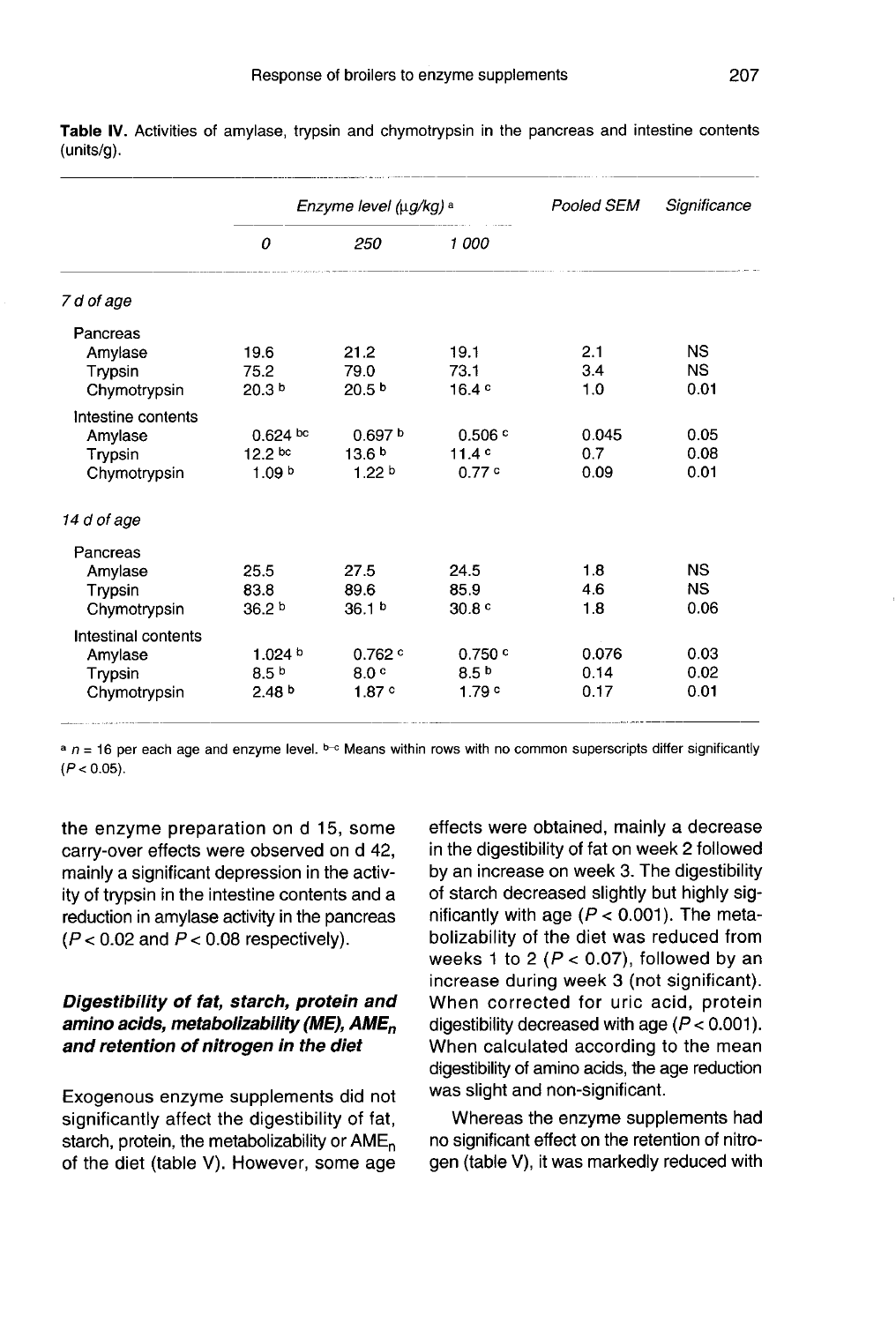| Ingredient           | Enzyme (ug/kg) |      | Age (weeks) |                   |                   | SEM <sup>a</sup>  | Significance |           |       |
|----------------------|----------------|------|-------------|-------------------|-------------------|-------------------|--------------|-----------|-------|
|                      | 0              | 250  | 1 000       |                   | 2                 | 3                 |              | Level     | Age   |
| Fat                  | 77.6           | 78.2 | 81.3        | 80.0 <sup>c</sup> | 70.3 <sup>d</sup> | 86.8 <sup>b</sup> | 1.19         | NS        | 0.001 |
| Starch               | 94.9           | 94.1 | 95.8        | 96.7 <sup>b</sup> | 94.4 c            | 93.7c             | 0.70         | NS        | 0.001 |
| Protein <sup>e</sup> | 84.8           | 84.2 | 82.5        | 91.5 <sup>b</sup> | 84.0 c            | 75.9 <sup>d</sup> | 1.51         | <b>NS</b> | 0.001 |
| Amino acids f        | 86.3           | 86.5 | 87.5        | 87.2              | 86.7              | 86.4              | 0.99         | NS        | NS    |
| Metabolizability     | 77.8           | 78.0 | 77.8        | 79.4              | 76.7              | 77.3              | 1.01         | <b>NS</b> | 0.07  |
| <b>AME</b>           | 13.0           | 13.0 | 13.3        | 13.2              | 13.1              | 13.1              | 0.013        | <b>NS</b> | NS    |
| Nitrogen retention   | 60.8           | 63.4 | 63.3        | 71.2 <sup>b</sup> | 62.3c             | 53.9 <sup>d</sup> | 1.23         | <b>NS</b> | 0.01  |

Table V. Digestibility of fat, starch, and protein and metabolizability (% of ingested), AME<sub>n</sub> (MJ/kg) and nitrogen (% of ingested) retention in meat-type chicks fed diets supplemented with exogenous amylase and proteases from 1 to 3 weeks of age.

No interaction was found between enzyme level and age. a Pooled SEM, 12 replicates per enzyme level and per age.  $b-d$  Means within rows with no common superscript differ significantly ( $P < 0.05$ ) <sup>e</sup> Nitrogen digestibility corrected for uric acid excretion (see Materials and methods). <sup>f</sup> Mean of amino-acid digestibility.

age. Nitrogen retention was much lower during week 3 than during week 1; during week 2 the values were intermediate.

#### Digestibility of amino acids

The higher level of enzyme supplements improved the digestibility of amino acids slightly but consistently (fig 1). When analyzed by a paired  $t$  test, the difference between the control group and the group supplemented with 1 000 µg/kg was significant  $(P < 0.05)$ . The slightly higher digestibility of amino acids observed at the age of 1 week as compared to 2 and 3 weeks agrees with the results obtained for protein digestibility (table V).

#### **DISCUSSION**

#### Age effects

Development of the GIT in the present experiment was consistent with that described in earlier studies, ie a decrease in the relative weight of digestive organs from a peak observed at 7-10 d and a gradual increase in the activity of pancreatic enzymes (Nit san et al, 1991a; Nir et al, 1993). The reduction of fat digestibility and metabolizability of the diet during week 2 and its subsequent increase is in accord with the reports of Zelenka (1968, 1973) and Murakami et al (1988, 1992). The lower digestibility of fat during week 2 has been attributed to a faster rate of passage of the diet as the chicks grow from 1 to 3 weeks of age (Golian and Polin, 1984). Although metabolizability was related to fat digestibility, ME, corrected for nitrogen, reduces the differences within ages (Hill and Anderson, 1958). The nitrogen-correction factor in the  $AME<sub>n</sub>$  determination veiled the observed age differences in ME.

The apparent digestibility of starch was higher during week 1 than during weeks 2 and 3, whereas the activity of amylase in the pancreas or in the intestinal chyme increased with age. The higher digestibility of starch during week 1 also contrasted with the activity of maltase in the jejunum, which was lower during week 1 than during weeks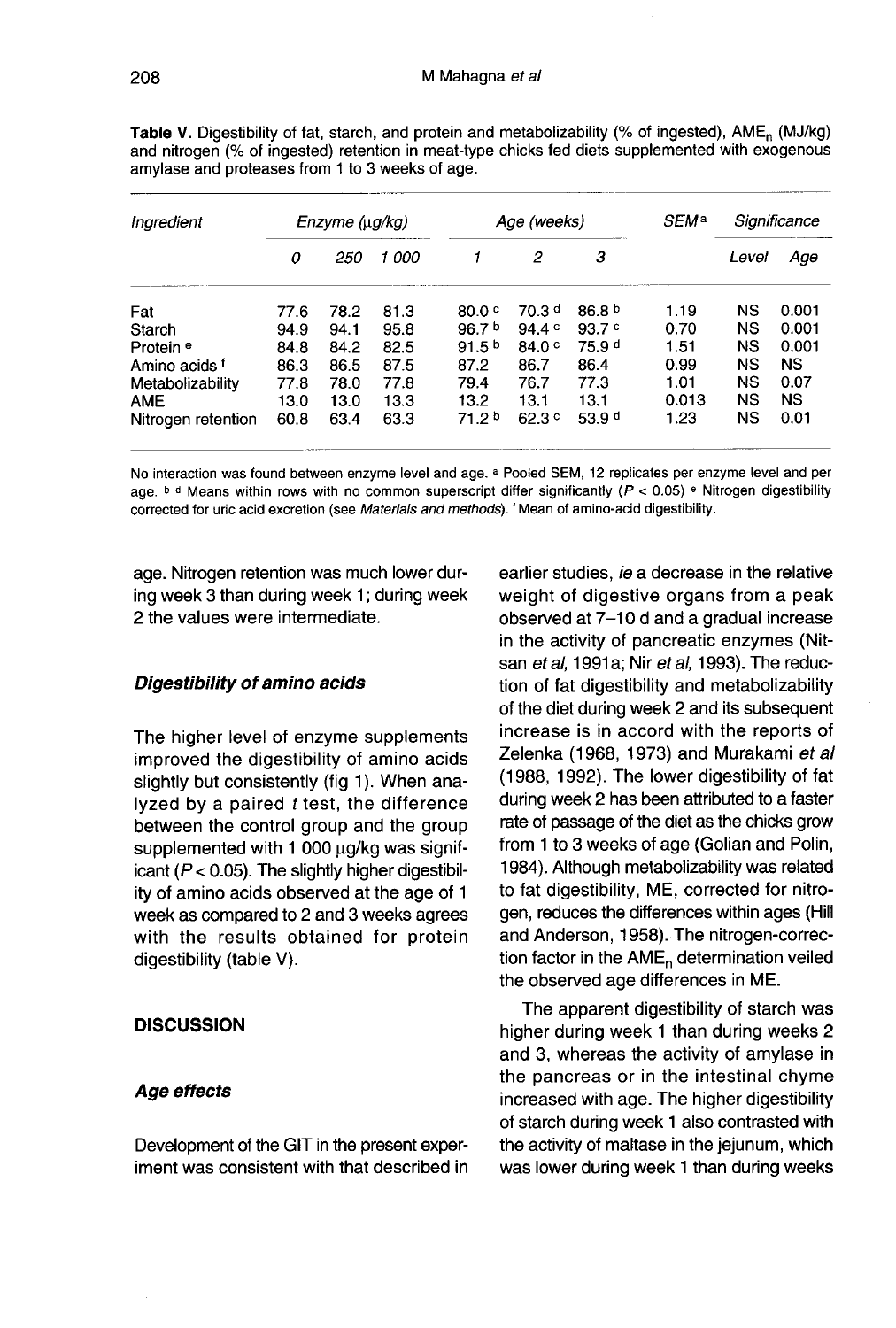

Fig 1. Digestibility of amino acids as affected by age or by enzyme supplementation. Age effects analyzed by paired *t*-test: week 1 > (week 2 = week 3),  $(P < 0.01)$ . Enzyme supplementation effects: (no enzymes = EII250) < EII1000  $\mu$ g/kg ( $P$  < 0.01). Vertical bars are the SEM.

2 and 3 (authors' unpublished results). Starch digestibility seems to be a dubious measurement because the disappearance of starch from the excreta may be partly the outcome of bacterial fermentation.

The reduction in digestibility of protein with age is in accordance with Zuprizal et al (1992) who reported a 4% decrease in protein digestibility between 3- and 6-week-old meattype males when whole or dehulled rapeseed meal, or soybean meal were assayed. Fonolla et al (1981) also reported a decrease in protein digestibility as meat-type chicks grew older. Carre et al (1991) found that the

digestibility of pea proteins was significantly higher in young than adult birds. Zelenka and Liska (1986) also reported that age has a considerable effect on the digestibility of individual amino acids, whereby the latter decrease with age. The reduction in protein digestibility with age observed in the present study and in that of Zuprizal et al (1992) was much higher than that observed for amino acids. The reason for this discrepancy remains to be determined.

In the present study, negative correlations between feed intake and digestibility of nutrients (protein excepted) during the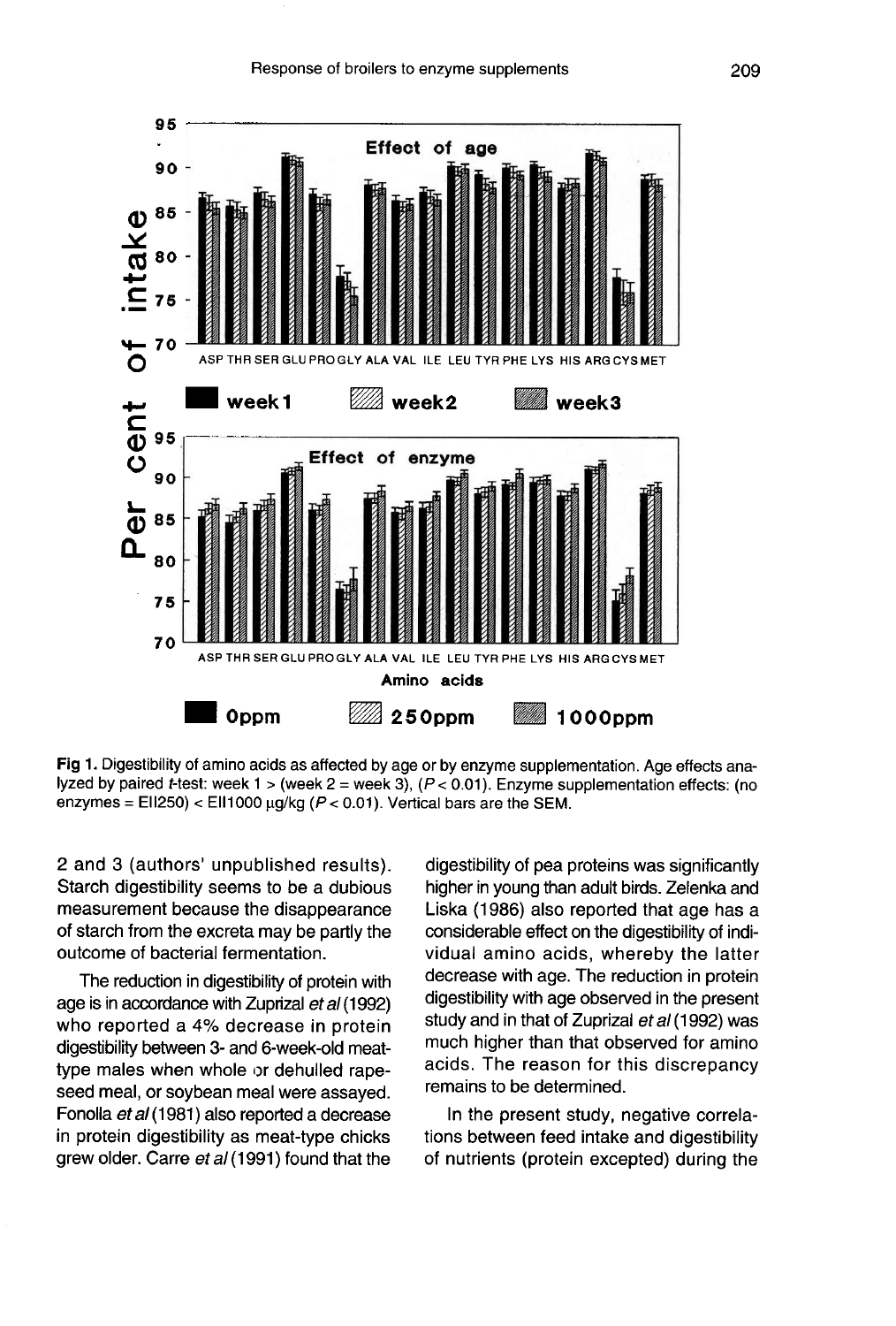

Fig 2. Correlation coefficients (R) between food intake, digestibility of some nutrients or nitrogen retention: \*,  $P < 0.05$ ; \*\*  $P < 0.01$ .

first week of life (fig 2) emphasize the meattype chick's drive to consume larger amounts of food than their GIT can handle. During this period the GIT is at a stage of rapid development (Nitsan et al, 1991a,b; Nir et al, 1993). During the second week the correlations became positive, probably because the relative weight of the GIT segments and the activity of the digestive enzymes peaked faster in gluttonous chicks. During the third week the GIT reached a steady state, and did not limit the digestibility and absorption of nutrients. Thus there were no correlations between food intake and digestibility of nutrients (except for starch).

#### Supplemented enzyme effects

Meat-type chicks, selected over many generations for rapid early growth, may reach genetic limitations in digestive potential during the first few days after hatching, due to insufficient secretion of digestive enzymes (Nitsan et al, 1991a,b; Nir et al, 1993) which cannot match their drive to consume excessive amounts of feed. However the present study and earlier ones (Jensen et al, 1957; Fry et al, 1958; Willingham et al, 1959; Burnett, 1966), in which exogenous enzymes were added to the diets, do not support this view. Supplementation with amylases and proteases did not improve performance or digestibility.

Differences in in vitro activities of the supplemented enzymes did not correspond to the differences observed in vivo. Although the in vitro activities of amylase and proteases in the EII pieparation were 2.5 and 1.25 times higher, respectively, than those in the El preparation, the in vivo effects of the 2 preparations (tables III and IV) were quite similar. Supplementation of the enzyme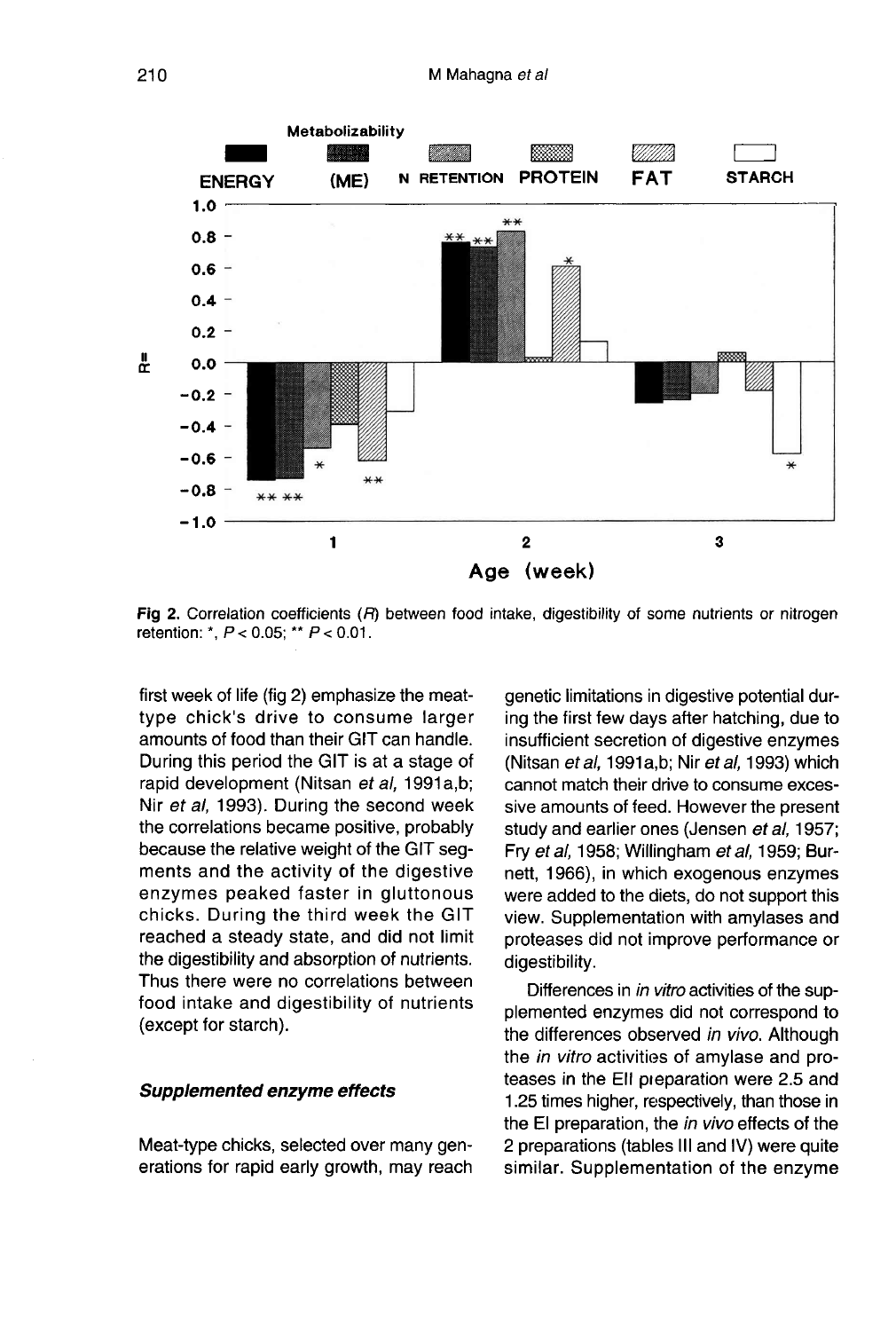preparations did not affect digestibility, feed intake, growth rate or feed utilization in accordance with a subsequent study in which the same enzymes were added to the diet of stunting-syndrome-infected meat-type chickens (Shapiro et al, unpublished results). Lack of effect on performance cannot be attributed to inactivation of the enzymes in the digestive tract, because some significant effects of enzyme supplementation were observed in the GIT. Feed passage through the stomach was probably accelerated, as measured by a reduction in the contents of the gizzard and by an increase in the contents of the small intestine, whereas the weight of the small intestine was decreased. This could also result from a modification in the feeding pattern, an aspect which was not studied in the present work. The pH of the intestine contents was reduced by enzyme supplementation and the production and/or secretion of pancreatic amylase and proteases (trypsin and chymotrypsin) was also reduced. We propose that the secretion of pancreatic enzymes is affected by the concentration of enzymes in the small intestine and/or of substrates or products of hydrolysis (Twombly-Snook and Meyer, 1964a,b). In the present work, the reduction of pancreatic enzymes was most probably due to the presence of exogenous enzymes in the intestine. Supplementation of diets with enzymes should be performed with care, especially when the activity of the supplemented enzymes resembles that of the endogenous pancreatic ones.

## ACKNOWLEDGMENT

Funding was provided by the Binational Agricultural Research and Development Project, US 168589.

# REFERENCES

Association of Official Agricultural Chemists (1984) Official Methods of Analysis (14th edition). Association of Official Agricultural Chemists, Washington, DC, USA

- Barbato GF, Siegel PB, Cherry JA, Nir I (1984) Selection of body weight at eight weeks of age. 17. Overfeeding. Poult Sci63, 11-18
- Burnett GS (1966) The effect of damaged starch, amylolytic enzymes, and proteolytic enzymes on the utilization of cereals by chickens. Br Poult Sci 3, 89- 103
- Campbell GL, Bedford MR (1992) Enzyme applications for monogastric feeds: a review. Can J Anim Sci72, 449-466
- Carre B, Beaufils E, Melcion JP (1991) Evaluation of protein and starch digestibilities and energy value of pelleted or unpelleted pea seeds from winter or spring cultivars in adult and young chickens. J Agric Food Chem 39, 468-472
- Colowick SP, Kaplan NO (1955) Methods in Enzymology. Vol II, Academic Press, New York, USA, 33-35
- Dror Y, Nir I, Nitsan Z (1977) The relative growth of internal organs in light and heavy breeds. Br Poult Sci 18, 493-496
- Dunnington EA, Siegel PB (1985) Long-term selection for 8-week body weight in chickens: direct and correlated responses. Theor Appl Genet 71, 305-313
- Fonolla J, Prirto C, Sanz R (1981) Influence of age on the nutrient utilization of diets for broilers. Anim Feed Sci Tech 6, 405-411
- Fry RE, Alred JB, Jensen LS, McGinnis JP (1958) Influence of enzyme supplementation and water treatment on the nutritional value of different grains for poults. Poult Sci 37, 372-375
- Golian A, Polin D (1984) Passage rate of feed in very young chicks. Poult Sci 63, 1013-1019
- Hill JW, Anderson DJ (1958) Comparison on metabolisable energy and productive energy determinations with growing chicks. J Nutr 64, 587-604
- Jensen LS, Fry RE, Alred JB, McGinnis J (1957) Improve ment in the nutritional value of barley for chicks by enzyme supplementation. Poult Sci 36, 919-921
- Katanbaf MN, Siegel PB, Dunnington EA (1988) Organ growth of selected lines of chickens and their F1 crosses to a common body weight and age. Theor Appl Genet 76, 540-544
- Larbier M, Leclercq B (1992) Nutrition et alimentation des volailles. INRA, Paris, France, 114
- Lilja C (1983) A comparative study of postnatal growth and organ development in some species of birds. Growth 47, 317-329
- Marquardt RR (1983) A simple spectrophotometric method for the direct determination of uric acid in avian excreta. Poult Sci 62, 2106-2108
- Moore S (1963) On the determination of cystine as cystine acid. J Biol Chem 238, 235-237